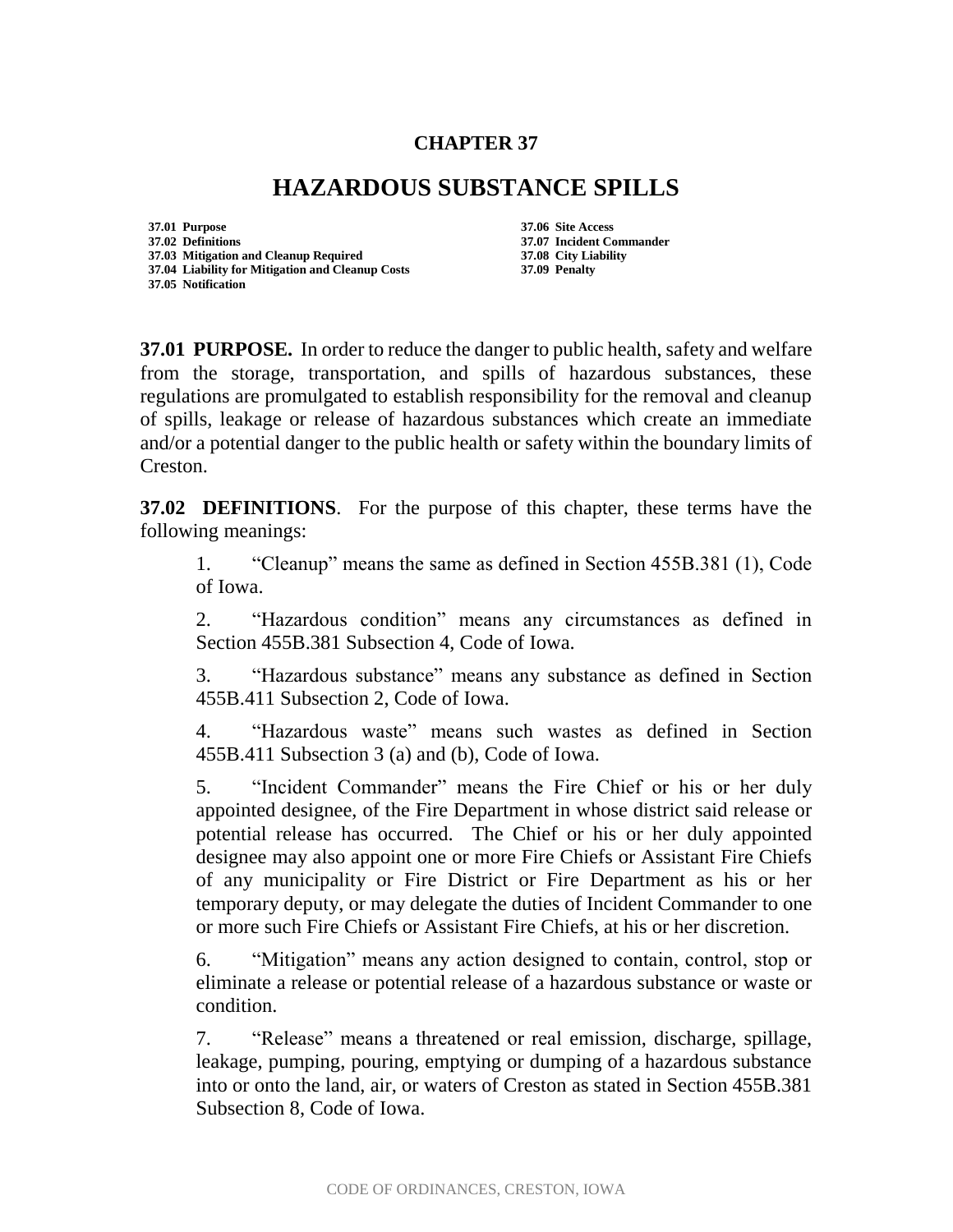8. "Responsible person" means a person who at any time produces, handles, stores, uses, transports, refines, or disposes of a hazardous substance, the release of which creates a hazardous condition, including bailees, carriers, and any person in control of a hazardous substance when a hazardous condition occurs, whether the person owns the hazardous substance or is operating under a lease, contract, or other agreement with the legal owner of the hazardous substance, as defined in Section 455B.381 (7), Code of Iowa.

9. "Treatment" means a method, technique, or process, including neutralization, designed to change the physical, chemical or biological character or composition of a hazardous substance so as to neutralize it or to render the substance non-hazardous, safe for transport, amenable for recovery and for storage, or to reduce it in volume. "Treatment" includes any activity or processing composition designed to change the physical form or chemical composition of a hazardous substance to render it nonhazardous, as defined in Section 455B.411(10), Code of Iowa.

## **37.03 MITIGATION AND CLEANUP REQUIRED.**

1. Whenever a hazardous condition is created so that a hazardous substance or waste or a constituent of a hazardous substance or waste has entered or may enter the environment, be emitted into the air, or discharged into any waters, including ground waters, the person having control over a hazardous substance shall alleviate, or cause to alleviate, the condition by cleanup or treatment, as defined by Section 37.02, and shall restore the affected area to its condition prior to the hazardous condition as far as practicable. The cost of cleanup or treatment shall be borne by the responsible person.

2. If the person having control over a hazardous substance cannot be located within a reasonable period of time, or if the person having control over a hazardous substance does not cause the cleanup or treatment to begin within a time reasonable in relation to the hazard and circumstances of the incident, the City of Creston may, by establishment of control of the scene of emergency by the Incident Commander and having rendered the problem as no longer an emergency, give notice to the responsible person, which shall be reasonable considering the character of the hazardous condition. The notice shall state a deadline for accomplishing the cleanup or treatment and state that the City of Creston will proceed to procure cleanup or treatment services if the cleanup or treatment is not accomplished within the deadline. The notice shall state that the person having control over a hazardous substance will be billed for all costs associated with the cleanup or treatment and that the total shall be due and payable within thirty (30) days following the receipt of the bill.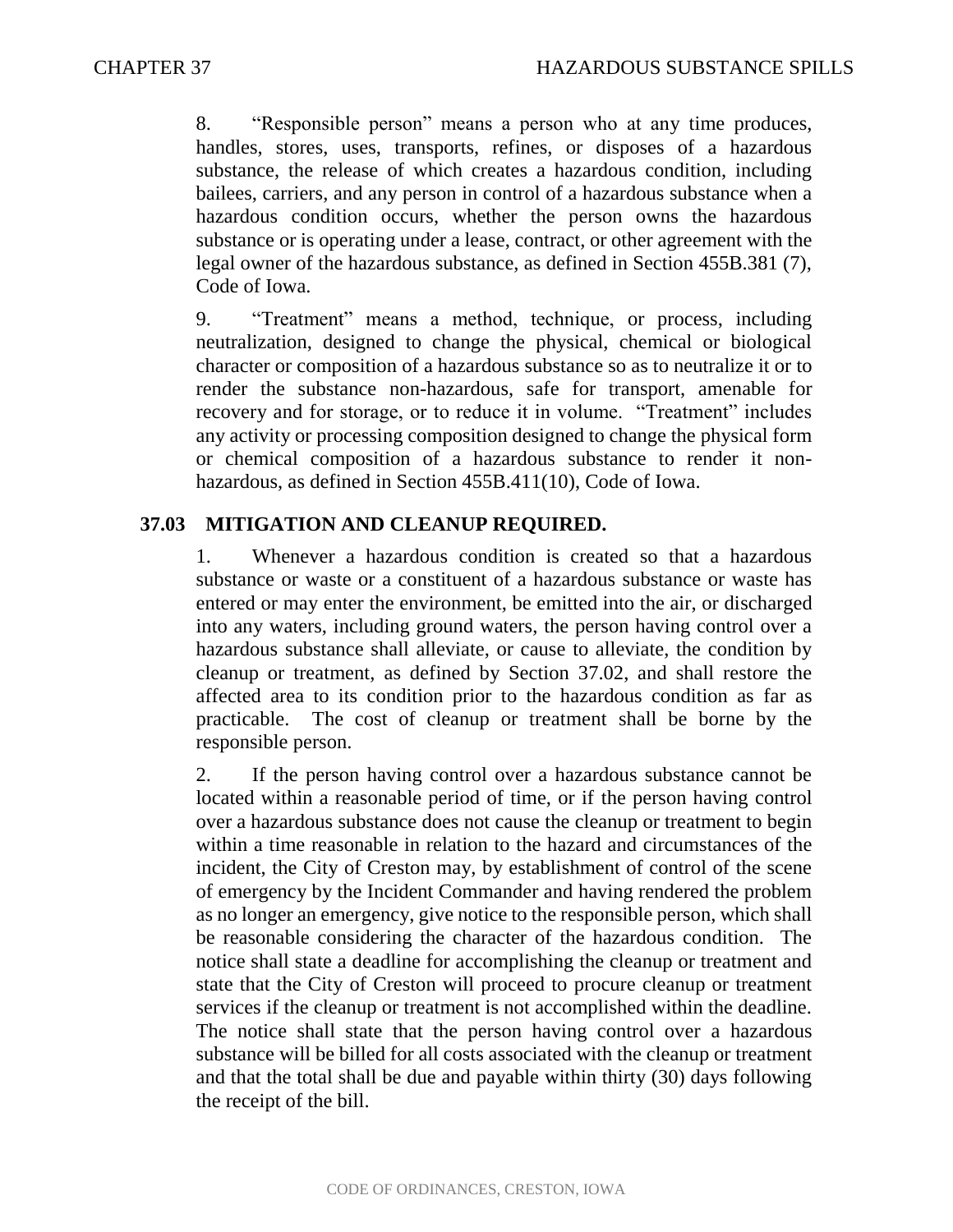3. If the bill for the above services is not paid within thirty (30) days, the City of Creston may proceed, after service of notice, either by certified mail or by one publication in a newspaper having general circulation within Union County, and hearing before the City Council, to obtain payment by all available legal means.

4. If the costs of response, mitigation, cleanup and/or treatment is beyond the capability of the City of Creston, the Incident Commander shall proceed pursuant to Section 455B.387 Subsection (2), Code of Iowa, and immediately seek any state or federal resources that may be available for such mitigation, cleanup or treatment.

5. Whenever a hazardous condition which creates an immediate danger to public health or safety exists and it is necessary to take immediate action to correct this condition in order to protect the public health or safety, the Incident Commander or any Peace Officer may, without prior notice to the responsible person, take any mitigation action necessary to limit the immediate danger to the public health or safety. The responsible person shall be liable for the cost of all such mitigation action.

**37.04 LIABILITY FOR MITIGATION AND CLEANUP COSTS.** The responsible person shall be strictly liable to the City of Creston and/or the Fire Department having jurisdiction whose personnel or equipment is involved, for all of the following:

1. All costs relative to Section 37.03(2) of this chapter, as may be incurred by the County, any city or Fire Department.

2. Reasonable costs incurred by the County, any city, or Fire Department, to evacuate persons from the area threatened by a hazardous condition caused by the person having control over a hazardous substance.

3. Reasonable damages for injury to, destruction of, or loss of Creston property, including but not limited to, parks, roads and rights of way, resulting from a hazardous condition caused by the person having control over a hazardous substance, including the cost of assessing the injury, destruction or loss.

4. The repair and/or replacement costs for all equipment, material or supplies, lost, contaminated or otherwise rendered unusable, including laboratory analytical costs, transportation costs, disposal costs; costs of repair or decontamination of equipment; medical expense, and personal injury to personnel responding to the hazardous condition; and all such other costs and expenses of the County, City or Fire Department(s) expended to deal with the hazardous condition.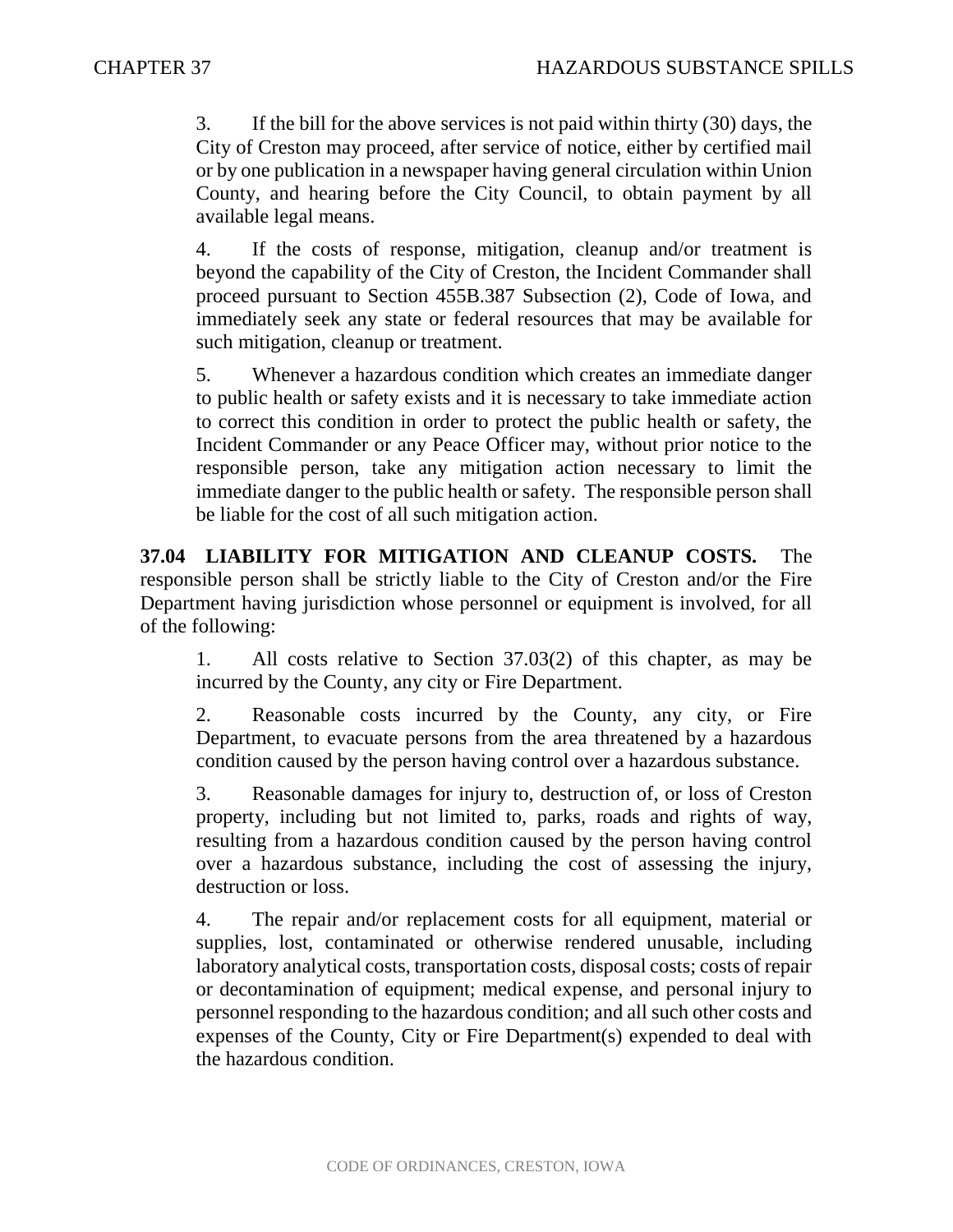## **37.05 NOTIFICATION.**

1. Any person, manufacturing, storing, handling, transporting, or disposing of a hazardous substance or waste shall notify the Union County Law Enforcement Center via 911 of the occurrence of a hazardous situation as soon as possible, but no later than six (6) hours after the onset or discovery of the hazardous situation. The Law Enforcement Center shall immediately notify the Fire Department having jurisdiction, the appropriate law enforcement agency, the Union County Emergency Coordinator, the operator of any threatened public or private water supply system which may be threatened and the Iowa Department of Natural Resources.

2. Any County or municipal employee or member of a law enforcement agency, city or township fire department, or ambulance service who discovers a hazardous condition shall immediately notify the Union County Law Enforcement Communication Center Dispatcher, and upon receipt of such notification the Law Enforcement Communication Center Dispatcher shall proceed in the manner provided in subsection 1 of this section.

**37.06 SITE ACCESS.** Access to any site, public or private, where a prohibited discharge, whether it is potential, occurring, or after the fact, is indicated, or suspected will be provided to the Incident Commander of the fire department, its officers and personnel, to law enforcement personnel and to the emergency coordinator for the purpose of evaluating the threat to the public, for monitoring, containment, cleanup and restoration activities.

**37.07 INCIDENT COMMANDER.** If the circumstance so requires, the Incident Commander may:

1. Establish zones or other boundaries at, near or projected from the site of a hazardous condition and limit the access to such zones to persons engaged in the mitigation, cleanup or treatment of the hazardous situation, and/or

2. Order the evacuation of persons to areas away from the site or potential sites of a hazardous condition based on nationally published information and/or the manufacturer's information.

3. No person shall disobey an order of the Incident Commander or any law enforcement official acting under direction of the Incident Commander issued under this section.

**37.08 CITY LIABILITY.** Except where the City of Creston is the responsible person as defined in Section 37.02(8) of this chapter, the City of Creston shall not be liable to any person for claims or damages, injuries, or loss resulting from any hazardous condition.